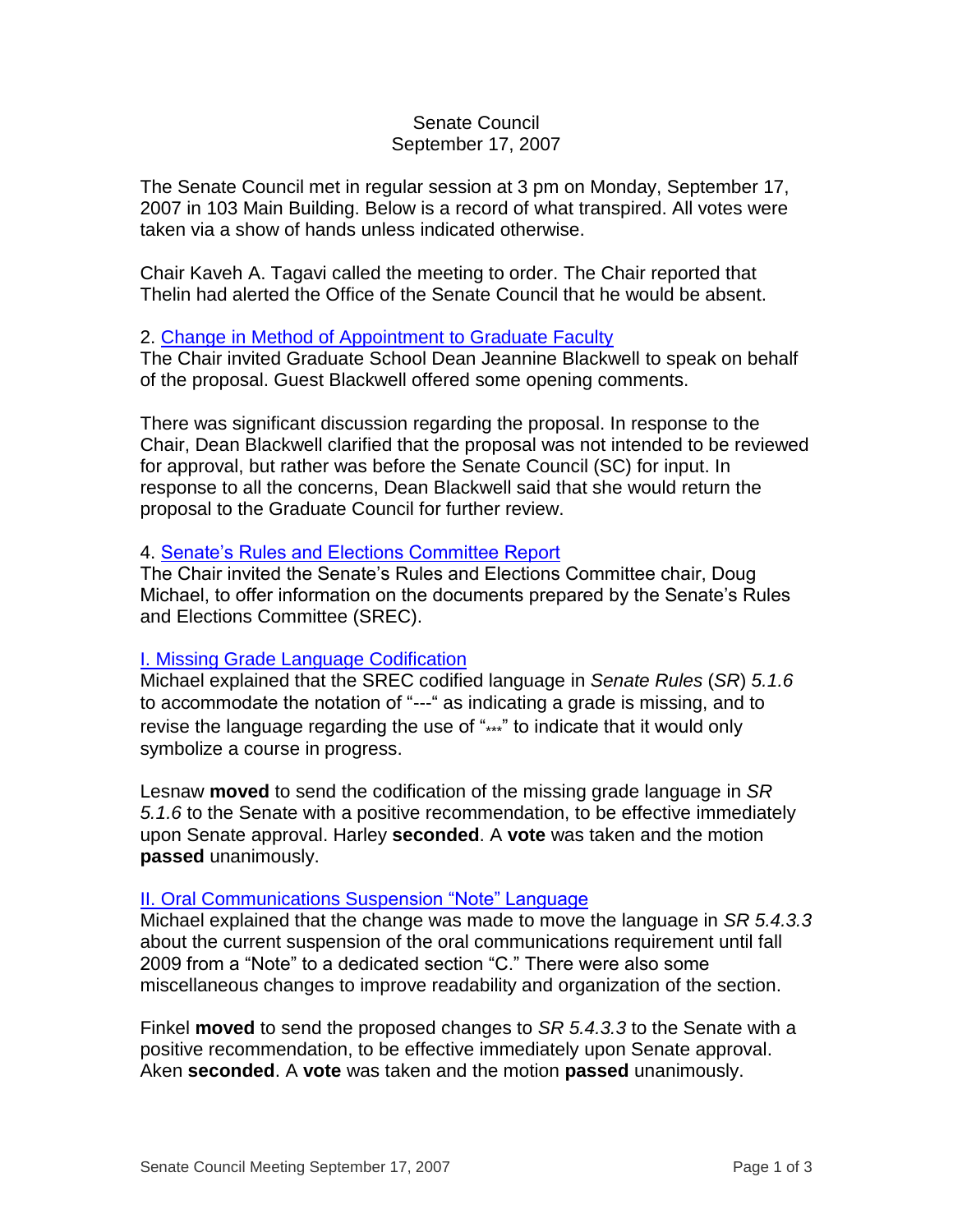# [III. Clarification of "Drop" vs. "Withdrawal"](http://www.uky.edu/USC/New/files/20070827/SC%20Rpt_3-Clarify_DropWithdrawal.pdf)

Michael explained that in the process of codifying changes to the withdrawal period made by the Senate at its May 7, 2007 meeting, the SREC was confronted with interpretations and inconsistencies in *SR 5.1.8.1*, *SR 5.1.8.2*, and *SR 5.1.8.3*. Specifically, the terms "drop" and "withdrawal" were used inconsistently and somewhat interchangeably.

Michael agreed to a suggestion by Finkel to modify<sup>1</sup> the new language in the last sentence of *SR 5.1.8.2.B.1* to read: "This**Such withdrawal** is also known as "dropping a course."

Lesnaw **moved** to send the changes to *SR 5.1.8.1*, *SR 5.1.8.2* and *SR 5.1.8.3*, including the change from "This" to "Such withdrawal" in *SR 5.1.8.2.B.1* to the Senate with a positive recommendation, to be effective immediately upon Senate approval. Aken **seconded**. A **vote** was taken and the motion **passed**  unanimously.

# [IV. Duplicate Credit and Repeat Clarification](http://www.uky.edu/USC/New/files/20070827/SC%20Rpt_4-DuplicateCredRepeat.pdf)

Michael recalled that in April 2007, the SC reviewed a proposal to insert a new section after *SR 5.3.1.1* ("*Repeat Options*") to address the issue of duplicate credit. During that meeting, the SC made some revisions to the original proposal and approved it with the condition that it first be returned to the SREC to reconcile the proposed new language with existing language in *SR 5.3.1.1*.

Harley **moved** to send the revised language of the new *SR 5.3.1.2* ("*Prohibition of Duplicate Credit*") and subsequent section renumbering with an effective date of spring 2008, to the University Senate with a positive recommendation. Wood **seconded**. A **vote** was taken and the motion **passed** unanimously.

# [V. Third Bachelor's Degree](http://www.uky.edu/USC/New/files/20070827/SC%20Rpt_5-ThirdBachDeg.pdf)

Michael explained that the SREC was unable to clarify the question of whether or not a third bachelor's degree was allowed, because there was no reference to a third bachelor's degree in the *SR*. Thus, there was nothing to interpret.

SC members suggested that the question of whether or not to allow a third bachelor's degree (or fourth, etc.) be referred to an appropriate Senate committee, with the suggestion that the associated considerations outlined in the language on second bachelor's degrees should also be addressed if, and only if, the committee determined that third bachelor's degrees should be allowed. In addition, the committee should consider the appropriate use of resources involved with a student pursuing multiple bachelor's degrees, versus the use of the same resources (course size, teaching load, etc.) for a student seeking a first bachelor's degree.

j

 $1$  The strikethrough text is the revised language that was removed, and the bold text is the new language added to the revised language.